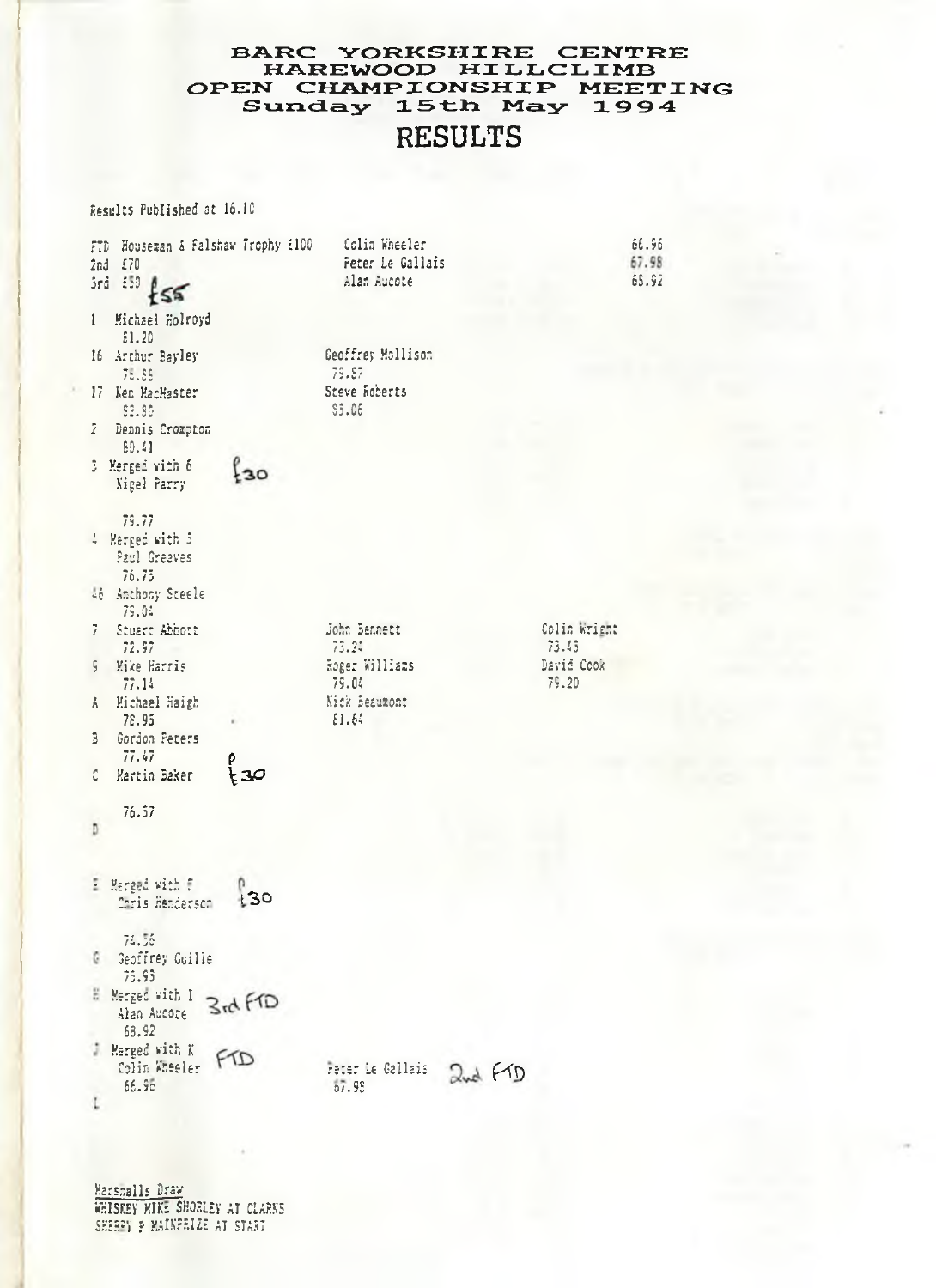## British Automobile Racing Club<br>Yorkshire Centre

# OPEN CHAMPIONSHIP MEETING<br>Sunday 15 May 1994<br>Results

| RESULTS                                             |                                                                                                                                                   |                                                                  | ken 1 Ren 2                                  | Run 3 Run 4 | หินกวั | kun 6 | Posn                                   | Marks                        |
|-----------------------------------------------------|---------------------------------------------------------------------------------------------------------------------------------------------------|------------------------------------------------------------------|----------------------------------------------|-------------|--------|-------|----------------------------------------|------------------------------|
|                                                     | CLASS 1 Touring Cars Up to 1400cc<br>Record 66.27 BOGEY 84.27                                                                                     |                                                                  |                                              |             |        |       |                                        |                              |
| 23<br>К<br>Н<br>22<br>E<br>20<br>H.<br>21           | Michael Holroyd<br>Carl Austin<br>Brent Meredith<br>Mark Brown                                                                                    | Fail<br>85.98<br>$86.13^*$<br>90.85                              | $$1.20*$<br>83.32*<br>Ret<br>EE.61*          |             |        |       | 1<br>$\overline{2}$<br>3<br>4          | 3.07<br>0.95<br>0.00<br>0.00 |
|                                                     | CLASS 2 Touring Cars Over 1400cc and up to 2000cc<br>Record 66.24 BOGEY S2.66                                                                     |                                                                  |                                              |             |        |       |                                        |                              |
| 29<br>H<br>30<br>27<br>26                           | Dennis Crompton<br>John Pickard<br>Arthur Heaton<br>Keith Graham<br>28 David Jones                                                                | 80.41*<br>$82.11*$<br>54.59<br>\$5.60*<br>57.91                  | \$0.51<br>\$2.20<br>83.16*<br>Fail<br>57.02* |             |        |       | 1<br>$\overline{2}$<br>3<br>Ā.<br>5    | 0.55                         |
| Record 61.41<br>Merged with                         | CLASS 3 Touring Cars Over 2000cc<br>50GEY 79.41<br>CLASS 6 'Marque' Sports Cars Over 2000cc<br>Record 62.81 BOGEY 80.74                           |                                                                  |                                              |             |        |       |                                        |                              |
| H<br>$\ddot{z}$                                     | 49 Nigel Parry<br>50 Don Williams<br>H 34 Philip Concannon                                                                                        | E1.15<br>82.54<br>84.41                                          | 79.77*<br>81.94*<br>82.71*                   |             |        |       | 1<br>2<br>3                            | 0.97<br>0.00<br>0.00         |
| Record 64.49<br>Herged with                         | CLASS 4 'Marque' Sports Cars Up to 1400cc<br>BOGEY 82.49<br>CLASS 5 'Marque' Sports Cars Over 1400cc and up to 2000cc<br>Record 64.98 BOGEY 82.33 |                                                                  |                                              |             |        |       |                                        |                              |
| H.<br>$43 -$<br>37<br>$\frac{1}{4}$<br>ä<br>ã<br>45 | 38 Paul Greaves<br>40 Alex Smith<br>Brian Woffenden<br>Ian Briscall<br><b>Brian</b> Lee<br>Keith Wilford                                          | 78.91<br>52.49<br>84.94<br>98.51<br>ΧS<br>$\lambda$ <sub>5</sub> | 76.75*<br>81.83*<br>$82.15*$<br>89.55*       |             |        |       | 1<br>$\sqrt{2}$<br>$\ddot{\cdot}$<br>4 | 5.74<br>0.00<br>0.00         |
|                                                     | CLASS 7 Pre 1990 Formula Ford 1600cc<br>Record 62.61 BOGEY 80.24                                                                                  |                                                                  |                                              |             |        |       |                                        |                              |
| E<br>63                                             | Stuart Abbott<br>63A John Bennett                                                                                                                 | 75.14<br>73.24*                                                  | 72.97*<br>73.67                              |             |        |       | $\mathbf{1}$<br>$\hat{\textbf{z}}$     | 7.27                         |
| Ε<br>62<br>H                                        | Colin Wright<br>64 Ken Bailey<br>55 Mick Moore                                                                                                    | 73.43*<br>74.19<br>$75.68*$                                      | fail<br>73.43*<br>73.52                      |             |        |       | 3<br>ł,<br>$\mathfrak z$               | t.81<br>6.81                 |
| Н<br>Η                                              | 52 Trevor Cooper<br>53 David Sturdy<br>60 Neville Alderson                                                                                        | 75.67<br>75.03<br>74.58*                                         | $74.10*$<br>$74.17*$<br>£6.04                |             |        |       | ó<br>$\overline{\imath}$<br>ε          | 6.14<br>6.07                 |
| ä<br>$\ddot{\mathrm{n}}$<br>E<br>61<br>Η            | 64A David Bailey<br>58 Peter Hawkey<br>Jonathan Rhodes<br>61A Stephen Bateman                                                                     | 75.00<br>77.33<br>Fail<br>78.97*                                 | 74.83*<br>76.19*<br>$77.55*$<br>80.53        |             |        |       | ô.<br>10<br>11<br>12                   | 5.41<br>1.05<br>2.69<br>1.27 |
| $\rm{f}$<br>- 57<br>H<br>54<br>g<br>35<br>59        | Mark Allen<br>Jerry Paterson<br>Peter Stockton                                                                                                    | $20.03*$<br>115.2<br>XS.                                         | 5211<br>$81.64*$                             |             |        |       | 13<br>14                               | 0.21<br>0.00<br>0.00         |
|                                                     | Tony Metcalf                                                                                                                                      | K5                                                               |                                              |             |        |       |                                        |                              |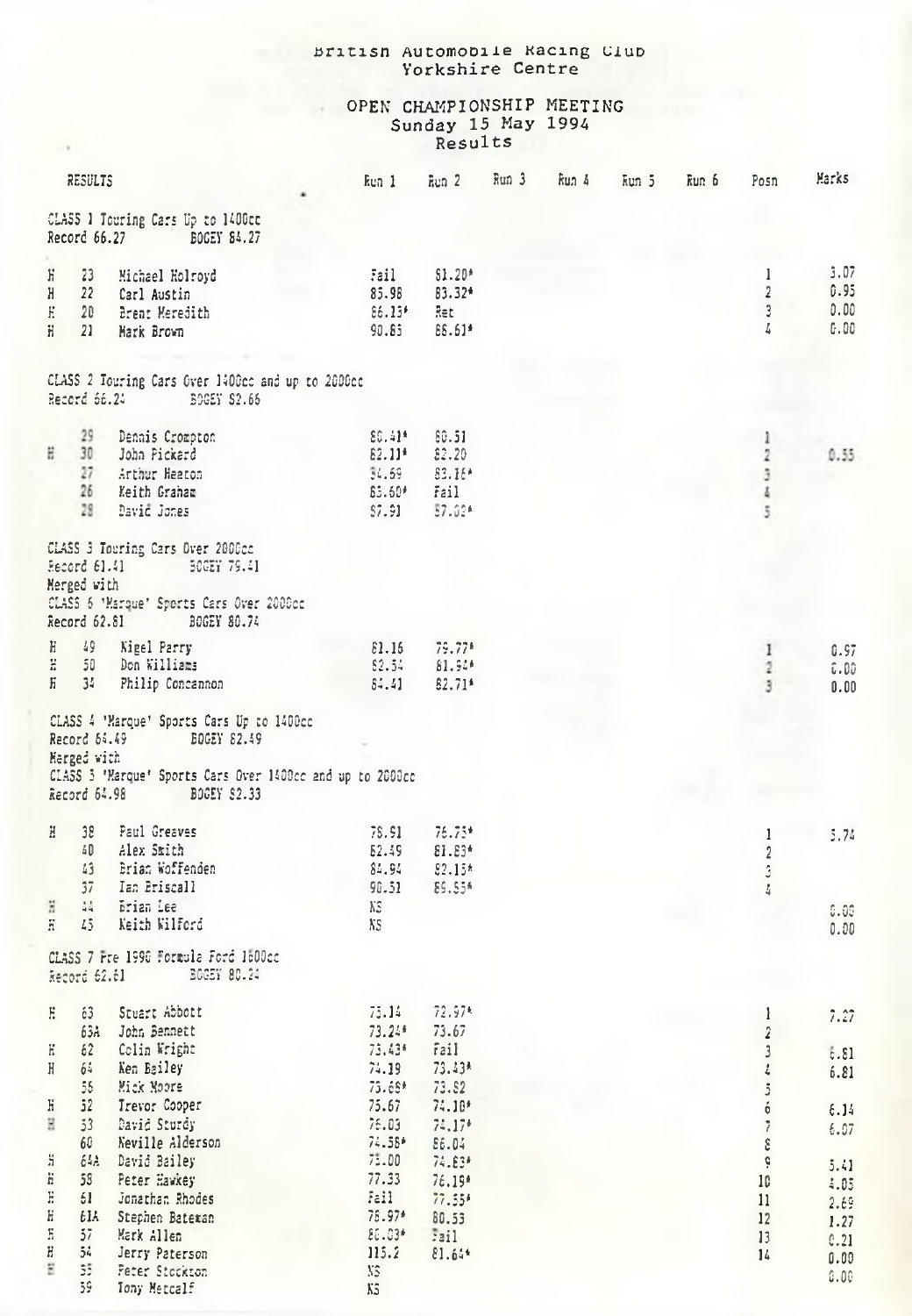|             | Record 70.08<br>BOGEY 0.00                     |           |                      |                          |
|-------------|------------------------------------------------|-----------|----------------------|--------------------------|
| 75          | <b>Mike Harris</b>                             | 77.51     | 77.14*               | 1                        |
| 74          | Roger Williams                                 | 80.36     | 79.04*               | 2                        |
| 73          | David Cook                                     | 79.20*    | 79.37                | 3                        |
| 76          | Michael Meredith                               | 81.37     | $81.25*$             | $\sqrt{2}$               |
| 71          | Dave Hason                                     | $83.28*$  | 83.43                | \$                       |
| 72          | Ian Holden                                     | 86.79     | 85.46*               | 6                        |
| 68          | David Birch                                    | 87.32     | 85.88*               | $\overline{\phantom{a}}$ |
| 48          | Anthony Bell                                   | 88.63     | 85.044               | 8                        |
| 69          | Jeremy Lewis                                   | 86.45*    | 86.90                | 9                        |
| 67          | Martyn Culling                                 | 89.39     | 89.25*               | 10                       |
| Record 0.00 | CLASS 16PORSCHE CARS A<br>BOGEY 0.00           |           |                      |                          |
| 87          | Arthur Bayley                                  | 77.94     | 76.88*               | 1                        |
| 80          | Geoffrey Mollison                              | 82.79     | 79.87*               | $\overline{\mathbf{z}}$  |
| 90          | Chris Navanagh                                 | 83.18     | 80.54*               | $\mathbf{3}$             |
| 89          | Roger Gration                                  | 82.26     | $81.26$ <sup>6</sup> | $\ddot{\phantom{a}}$     |
|             | 88A Geraint Evans                              | 83.64     | \$1.42               | $\mathbf{5}$             |
| 92.         | Roger Pitchford                                | 83.02     | $82.17*$             | 6                        |
| 83          | Paul Croot                                     | 83.00     | 82.90*               | $\overline{1}$           |
| 81<br>88    | Roger Hobbs                                    | 85.58*    | 85.66                | 8                        |
|             | <b>Craig Powers</b>                            | 90.28     | 85.05*               | 9                        |
|             |                                                |           |                      |                          |
| Record 0.00 | CLASS 66PORSCHE CARS B<br>$\sim$<br>BOGEY 0.00 |           |                      |                          |
| 91          | Anthony Steele                                 | 80.07     | 79.04*               | ı                        |
| 82          | Chris Beatley                                  | 82.18     | $80.28^{\circ}$      | $\overline{\mathbf{z}}$  |
| 85          | Sizon Wilson                                   | 84.18     | 83.72*               | 3                        |
| 84<br>86    | Paul Askey<br>Paul Clare                       | 86.75     | $83.76*$             | t.                       |
|             | <b>CLASS 17FRAZER KASH CARS</b>                | 86.77     | 86.03*               | 5                        |
| Record D.DD | <b>BOGEY 0.00</b>                              |           |                      |                          |
| 115         | Ken HacHaster                                  | 84.00     | 82.80*               | ı                        |
| 102         | <b>Steve Roberts</b>                           | 86.45     | 85.06*               | $\mathbf{r}$             |
| 118         | Alexander Bosvell                              | 88.92     | $87.51*$             | 3                        |
| 101         | <b>Bill Roberts</b>                            | 89.65     | 88.14*               | ł                        |
| 117         | <b>Trevor Tarring</b>                          | 96.05     | 94.53*               | ĵ                        |
| 105         | <b>Timothy Pryke</b>                           | 99.13     | $95.23*$             | 6                        |
| 116         | John Halvan                                    | 101.4     | 98.61*               | 1                        |
| 112<br>100  | Julian Grundy                                  | 106.1     | ns 30°               | 8                        |
| 103         | Graham Still                                   | λS.       |                      |                          |
|             | <b>Steve Lister</b>                            | XS.       |                      |                          |
| 108<br>109  | Jonathan Giles                                 | KS.       |                      |                          |
| m           | Alastair Pugh<br>Jeff Odv                      | XS.       |                      |                          |
| 113         | Paul Bullett                                   | XS.       |                      |                          |
|             | 113A Jeremy Brewster                           | KS<br>XS. |                      |                          |
| 114         | Bill Ainscough                                 | XS.       |                      |                          |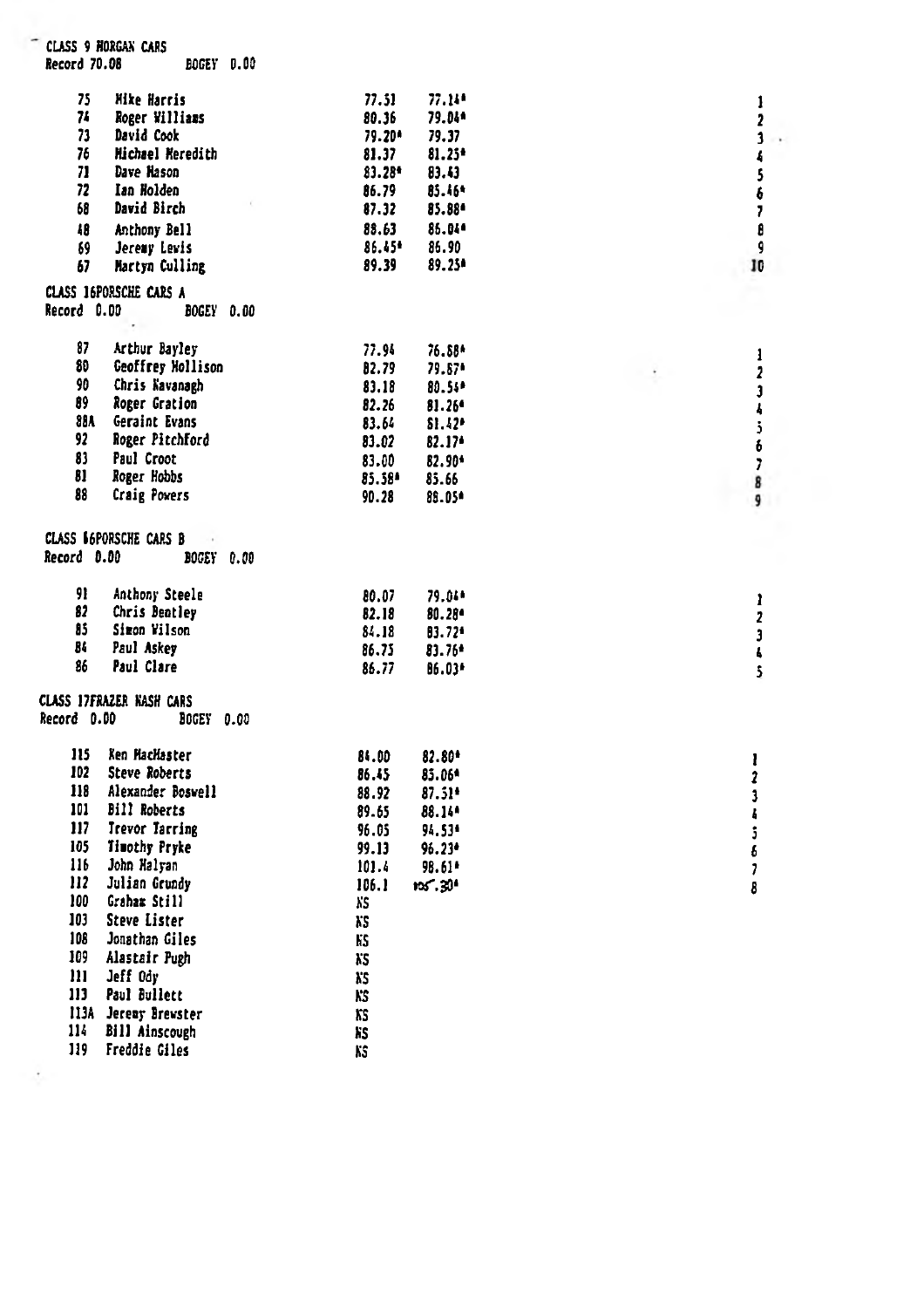CLASS A Modified Production Cars Up to 1400cc<br>Record 63.02 BOGEY 79.55

| H | 129                         | <b>Hichael Haigh</b>                                                         | 92.43     | 78.95*   | 1                       | 0.60      |
|---|-----------------------------|------------------------------------------------------------------------------|-----------|----------|-------------------------|-----------|
| H | 122                         | Nick Beaunont                                                                | 82.58     | $81.64*$ | $\overline{\mathbf{z}}$ | 0.00<br>ć |
| H | 128                         | Martin Boast                                                                 | 83.91     | 82.29*   | 3                       | 0.00      |
| Ħ | 127                         | Philip Sturdy                                                                | 85.60     | 84.38*   | ł.                      | 0.00      |
|   | 124                         | Craig Crompton                                                               | 90.62     | 89.78*   | \$                      |           |
| H | 123                         | David Coulthard                                                              | 96.41     | 92.63*   | 6                       | 0.00      |
| H |                             | 127A Helen Hulme                                                             | 100.2     | 97.48*   | 7                       | 0.00      |
|   | 125                         | <b>Barry Elliott</b>                                                         | XS.       |          |                         |           |
|   | 126                         | Ron Kitchman                                                                 | ¥\$       |          |                         |           |
|   |                             |                                                                              |           |          |                         |           |
|   | Record 59.10                | CLASS B Hodified Production Cars Over 1400cc and Up To 2000cc<br>BOGET 77.10 |           |          |                         |           |
|   | 142                         | Gordon Peters                                                                | 78.73     | $77.47*$ | I                       |           |
| H | ш                           | Colin Stewart                                                                | 85.93     | 78.92*   | $\overline{2}$          | 0.00      |
| H | 140                         | Kenneth Barker                                                               | 79.73*    | 80.13    | $\overline{\mathbf{3}}$ | 0.60      |
| H | 139                         | Gary Marsh                                                                   | 84.15     | 81.13*   | ł.                      | 0.00      |
|   | 135                         | Andrew Roberts                                                               | 83.30*    | 85.43    | 5                       |           |
|   | 132                         | Philip Roberts                                                               | 84.584    | 84.71    | 6                       |           |
| H | 137                         | David Spaull                                                                 | KS        |          |                         | 0.00      |
| Ħ | 138                         | Chris Snell                                                                  | KS.       |          |                         | 0.00      |
|   |                             |                                                                              |           |          |                         |           |
|   | Record 60.98                | CLASS C Modified Production Cars Over 2000cc<br><b>BOGEY 76.68</b>           |           |          |                         |           |
| H | 148                         | Hartin Baker                                                                 | $76.57*$  | 77.37    | $\mathbf{1}$            | 0.11      |
|   | 147                         | Paul Reid                                                                    | 82.08     | 79.97*   | $\overline{\mathbf{c}}$ |           |
|   | 145                         | Alistair Ferguson                                                            | 86.32     | \$5.15*  | 3                       |           |
| H | 149                         | Haydn Spedding                                                               | FS.       |          |                         | 0.00      |
|   |                             |                                                                              |           |          |                         |           |
|   |                             | CLASS D Clubmans Sports Cars                                                 |           |          |                         |           |
|   | Record 58.45                | <b>BOGEY 73.77</b>                                                           |           |          |                         |           |
|   |                             |                                                                              |           |          |                         |           |
|   | 152                         | David Bain<br>152A Andy Hamer                                                | KS<br>KS  |          |                         |           |
|   | 153                         | <b>Hichael Jazes</b>                                                         | KS        |          |                         |           |
|   |                             |                                                                              | <b>KS</b> |          |                         |           |
| н | 154                         | Joe Ward                                                                     |           |          |                         | 0.00      |
|   | Record 59.86<br>Nerged with | CLASS E Sports Libre Cars Up to 1300cc<br>BOGEY 76.12                        |           |          |                         |           |
|   | Record 60.27                | CLASS F Sports Libre Cars Over 1300cc and Up To 1600cc<br><b>BOGEY 75.21</b> |           |          |                         |           |
| Η | 161                         | Chris Henderson                                                              | 77.12     | 74.56*   | 1                       | 0.65      |
|   | 160                         | Christopher Gill                                                             | 89.14     | $84.01*$ | $\overline{\mathbf{z}}$ |           |
| H | 157                         | Steve Oven                                                                   | KS        |          |                         | 0.00      |
| H |                             | 157A Lynn Owen                                                               | XS.       |          |                         | 0.00      |
| H | 159                         | Gerry Jones                                                                  | KS.       |          |                         | 0.00      |
|   |                             |                                                                              |           |          |                         |           |
|   | Record 55.57                | CLASS G Sports Libre Cars Over 1600cc<br>BOGEY 71.69                         |           |          |                         |           |
|   | 167                         | Geoffrey Guille                                                              | 81.53     | 75.93*   | $\mathbf{1}$            |           |
|   |                             | 167A Charlie Smith                                                           | 80.37     | 76.52*   | $\overline{\mathbf{c}}$ |           |
|   | 166                         | Don Burt                                                                     | 88.29     | 88.22*   | 3                       |           |
|   | 165                         | Peter Green                                                                  | 94.25     | $91.70*$ | ł                       |           |
| H | 168                         | David Park                                                                   | ĥŜ        |          |                         | 0.00      |
|   |                             |                                                                              |           |          |                         |           |

 $\bullet$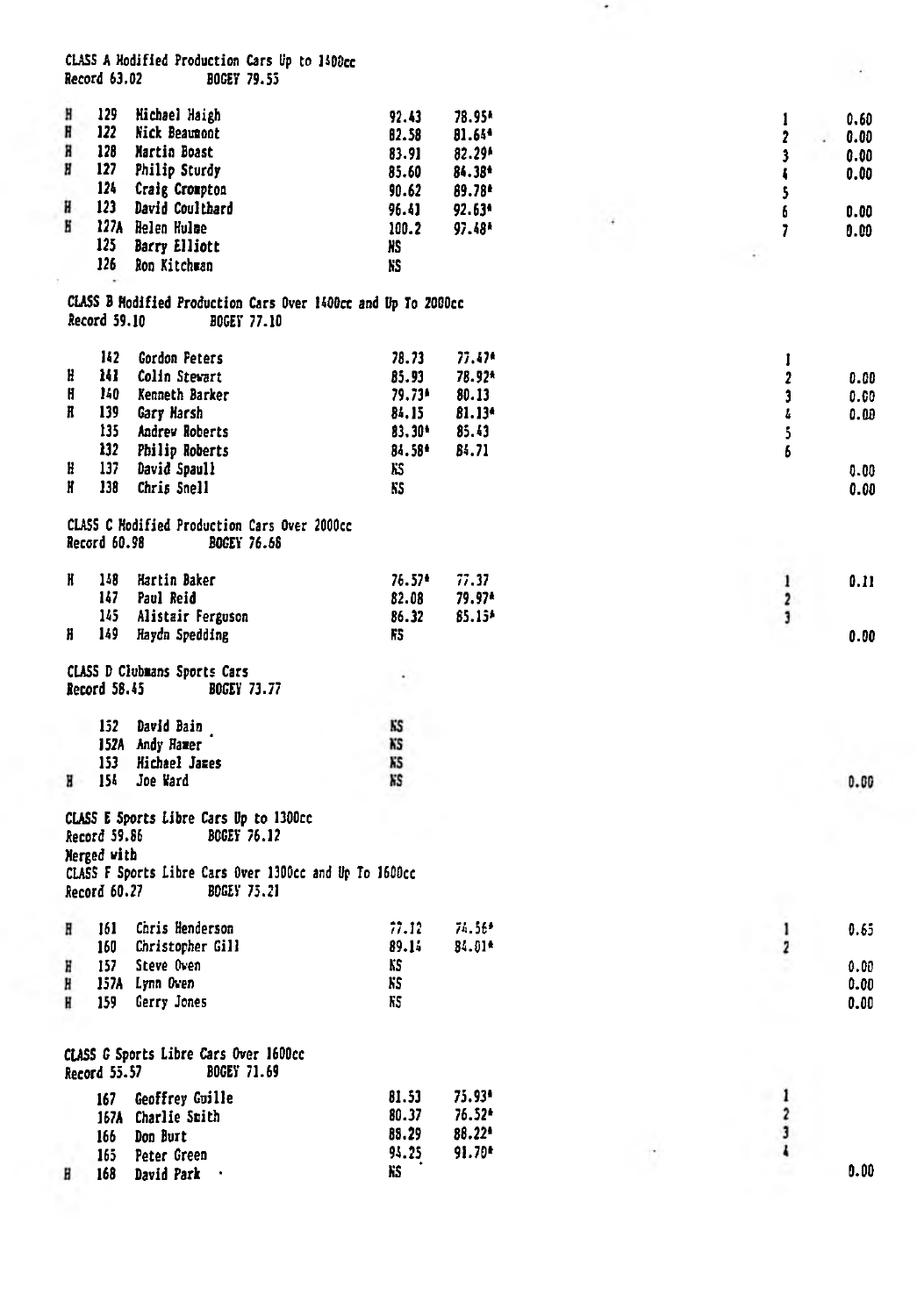|                  | CLASS H Racing Cars Up to 500cc<br>BOGEY 77.23<br>Record 59.65<br>Merged with<br>CLASS I Racing Cars Over 500cc and Up To 1100cc<br>Record 57.72 BOGEY 75.67                   |                                         |                                          |           |                      |
|------------------|--------------------------------------------------------------------------------------------------------------------------------------------------------------------------------|-----------------------------------------|------------------------------------------|-----------|----------------------|
| H.               | Alan Aucote<br>177<br>174A Craven Moses<br>174 Michael Dobson<br>173 Allan Staniforth<br>171 David Beere                                                                       | 70.88<br>79.50<br>83.40<br>109.8<br>KS. | 66.92*<br>$77.76*$<br>78.68*<br>$10230*$ | 3         | 6.75                 |
| Η<br>H           | 175 Mark Lawrence<br>176 Glyn Sketchley<br>171A Nick Beere                                                                                                                     | KS.<br>KS.<br>KS.                       |                                          |           | 0.00<br>0.00         |
|                  | CLASS J Racing Cars Over 1100cc and up to 1600cc<br>Record 55.65<br>BOGEY 73.20<br>Merged with<br>CLASS K Racing Cars Over 1600cc and Up To 2000cc<br>Record 56.07 BOGEY 71.33 |                                         |                                          |           |                      |
| ã                | 185 Colin Wheeler<br>186 Peter Le Gallais                                                                                                                                      | 71.49<br>72.51                          | 55.96*<br>$67.98*$                       | 2         | 1.37                 |
| Ħ                | 182 John Moulds<br>$179 -$<br>Johnathen Varley<br>179A John Williams                                                                                                           | 70.09<br>75.47<br>92.11                 | 69.09*<br>$74.24*$<br>$$5.67*$           | دی وزه ون | 2.25                 |
| Е<br>ă<br>Ë<br>Ħ | 187A Sue Griffiths<br>183 Trevor Longstaff<br>185 Mike Smith                                                                                                                   | $$7.60*$<br>YS.<br>KS.                  | Ret                                      |           | 0.00<br>0.00<br>0.00 |
|                  | 187 Pete Griffiths<br>Peter Varley<br>189                                                                                                                                      | fail<br>KS.                             | Rec                                      |           | 0.001                |
|                  | CLASS L Racing Cars Over 2000cc<br>Record 54.50<br>BOGEY 70.19                                                                                                                 |                                         |                                          |           |                      |
| Η                | 194A Peter Neednam<br>192<br>Richard Williams                                                                                                                                  | E3<br>K5                                |                                          |           | 0.00                 |
| Ξ                | 194<br>John Garmett                                                                                                                                                            | KS <sup>1</sup>                         |                                          |           | 0.00                 |